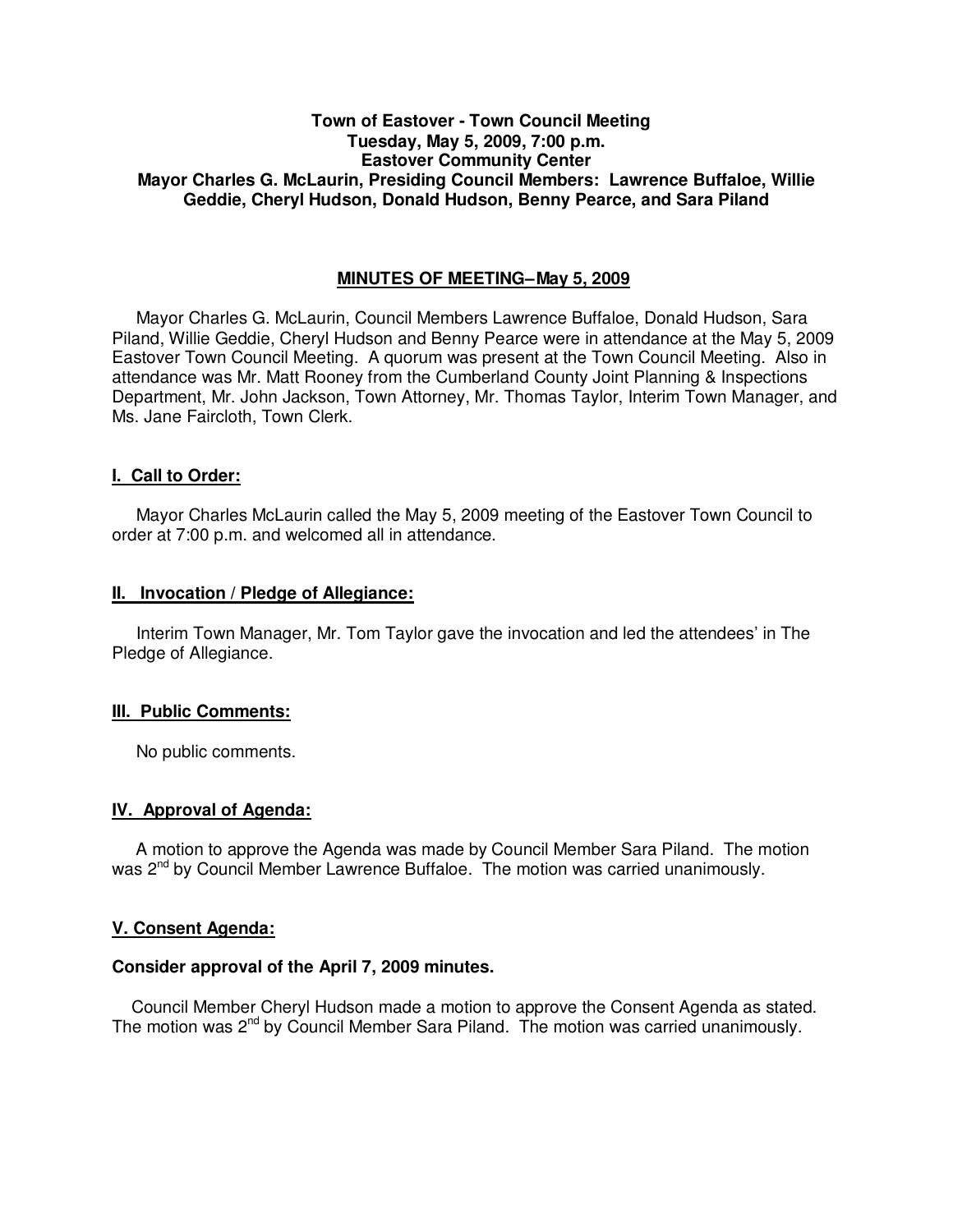#### **VI. Public Hearing:**

 **Case No. P09-10: Rezoning of .74 +/- Acres from A1 Agriculture to C1(P) Planned Local Business District/CUD Conditional Use District & Permit (For a Variety, Gift, Craft, & Coffee Shop) or to a More Restrictive Zoning District, Located at 2982 Coleman Road, Submitted and owned by Alexander and Patresha Johns. (Eastover)** 

 Mayor McLaurin stated that Item No. P09-10 is a request by Mr. Alexander and Patresha Johns for a **Conditional Use District and Permit**. The Hearing on the **Conditional Use District is legislative while the Permit is judicial in nature** and will be conducted in accordance with special due process safeguards.

 There were three people present who signed-up to speak **in favor of Case No. P09-10**. They are as follows: Mr. Alexander Johns, Mrs. Marcia House, and Mrs. Darlene Hovis.

 There was one person present who signed-up to speak **in opposition of Case No. P09-10**. The person was Mr. Morgan Johnson.

 Mayor McLaurin stated all persons who wish to testify in this case should have signed up on the sign-in-sheet. He stated if you have not signed and wish to speak, please sign up now. He stated that all those wishing to speak please come to the podium to be sworn or affirm in.

 All four speakers were sworn in by Mayor Charles McLaurin prior to any testimony on Case No. P09-10.

 Before opening the Hearing, Mayor McLaurin stated he would like to give the Board Members a chance to reveal any possible conflicts and withdraw from these proceedings if necessary.

 Council Member Donald Hudson stated that he had received information on the Case No. P09-10, but did not read it. Council Member Sara Piland stated that she is on the Cumberland County Planning Board and had heard information on the Case No. P09-10, and also has been approached by several people about the case, however, this would not affect her opinion on this case. Council Members Lawrence Buffaloe and Cheryl Hudson stated that they had also been approached about Case No. P09-10 and had received information, but did not read it, as they knew it was a quasi-judicial hearing.

 Mayor McLaurin stated to the Town Council Members, "Do you think you can rule fairly and impartially, or do you wish to withdraw". Council Members Sara Piland, Lawrence Buffaloe, Donald Hudson and Cheryl Hudson stated they did not wish to withdraw from Case No. P09-10 proceedings, and stated they could rule fairly and impartially on Case No. P09-10.

Mayor McLaurin stated the Order of Business for this Hearing would be as follows:

- a. First we will hear from the Planning Staff.
- b. Then we will hear from the Applicant and their Witnesses.
- c. Then we will hear from the Opponents to the request.

 Mayor McLaurin stated that before and individual begins to testify, the individual is to be clearly identified for the record. He stated that if an individual wants to present written evidence to the Board, such as reports and maps or exhibits, the witness who is familiar with the evidence should ask that it be introduced during or at the end of his/her testimony. Any written evidence offered and if accepted by the Board, must be made part of and kept with the official record. Mayor McLaurin stated that petitions, reports or other documents generally cannot be accepted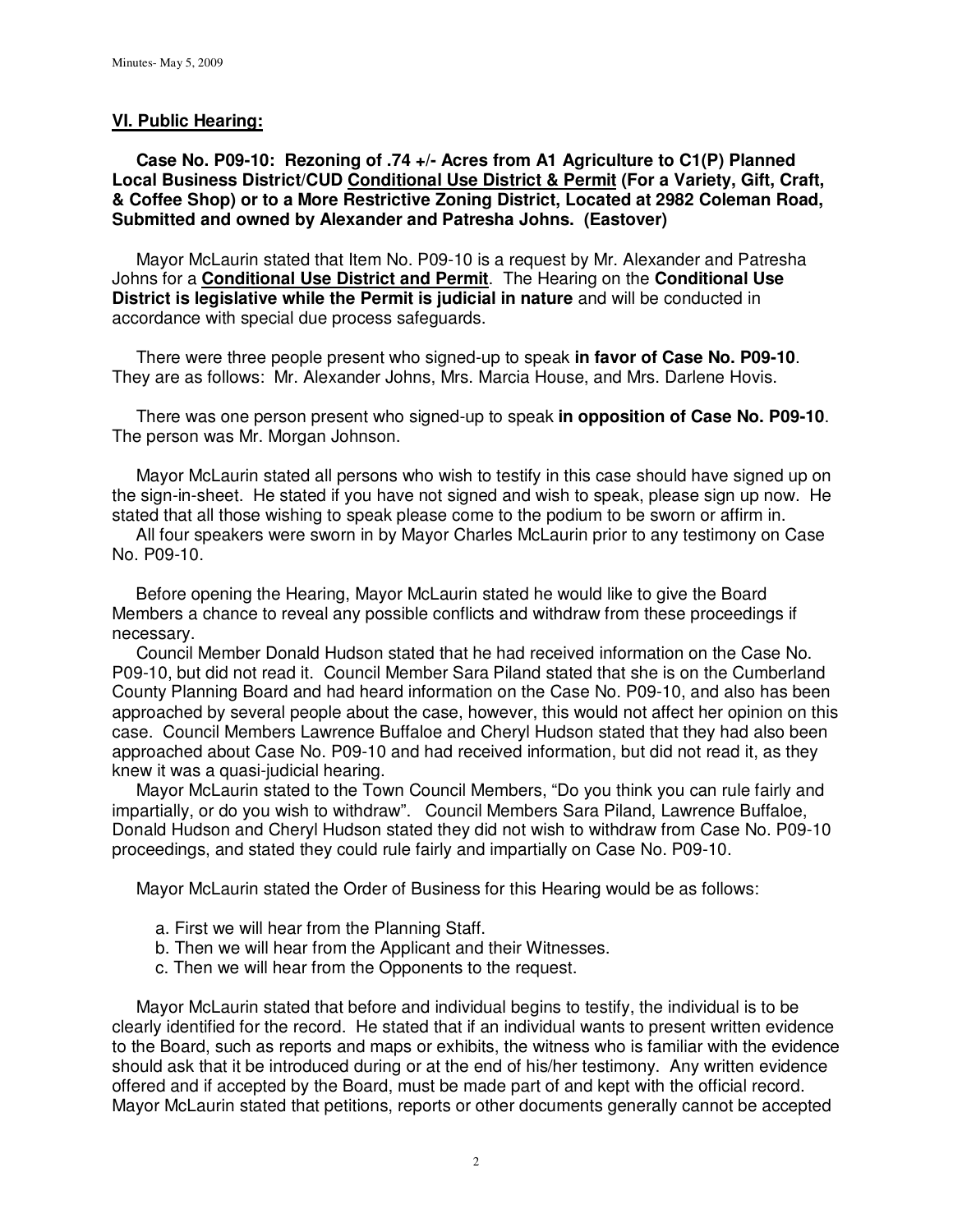unless the individual who created and/or signed the document is present. Mayor McLaurin stated that attorneys who speak should not give factual testimony but may summarize their client's case. If, however, an attorney wishes to be a witness and present testimony, he or she must have been sworn in.

 Mayor McLaurin stated that **I now open the Public Hearing on Case No. P09-10** and ask for the presentation from the Planning Staff, Mr. Matt Rooney from the Cumberland County Planning and Inspections Department.

# **a. Planning Staff:**

 Mr. Matt Rooney gave the Town Council a briefing on Case No. P09-10. He stated that the frontage and location: 230.00' +/- on Coleman Road and the parent tract consist of 7.72 +/ acres. The property is residential, existing barn and vacant farmland; and the initial zoning is A1. Eastover initially zoned on December 4, 2007 and the existing residential structure built in 1910 does not meet A1 zoning district front yard setback requirement. Mr. Rooney stated that Planning & Inspections Staff recommends **denial of the C1(P) Planned Local Business/Conditional Use District (C1(P)/CUD)** for the variety gift, craft and coffee shop. Mr.

Rooney stated that the district requested is inconsistent with the Eastover Area Detailed Land Use Plan, which calls for farmland at this location. He also stated that there are soil limitations (hydric soils) on this property. Mr. Rooney stated that consideration of the C1(P) district for this area is arbitrary and would not serve a viable public interest. The degree of differences in uses allowed between the existing surrounding zoning and the proposed zoning and uses requested, qualify this request as being unreasonable.

 Mr. Rooney stated that the Planning & Inspections Staff also **recommends denial of the Conditional Use Permit** based on the following:

 (1) This development could endanger the public safety if located according to plan submitted since Coleman Road is not a major or minor thoroughfare and is not suitable nor intended to serve commercial operations.

 (2) It is highly probable the use would be danger to the public safety due to the existing residential structure in close proximity to a right-of-way being converted to commercial use and cannot comply with sufficient setbacks from the right-of-way and without public sewer being available, the use and the plan proposed would be in contradiction to the proposed Land Use Policies Plan which recommends all commercial uses to be served by public sewer.

 (3) The use is not in harmony with the area in which it is located- with the exception of a pre-existing industrial use, the subject property is completely surrounded by agriculture and residentially zoned properties; and

 (4) The degree of differences in this specific use and the site layout requested as related to the existing surrounding uses makes this request unreasonable.

 Mr. Rooney stated that there are no other suitable districts to be considered for this request.

 Council Member Benny Pearce asked Mr. Rooney about the application. He stated that in one part it talks about a Coffee Shop and another place it states an Antique Shop. Is there a difference when you add in an Antique Shop? Mr. Rooney stated there was no difference.

Mayor McLaurin stated if no more questions the Council accepts Mr. Rooney's packet.

 Attorney John Jackson informed the speakers for and against the Case P09-10, when you come to the podium to speak, state your name and address clearly so it may become part of the record. He advised anyone that needs to ask a question of a witness to raise your hand, wait to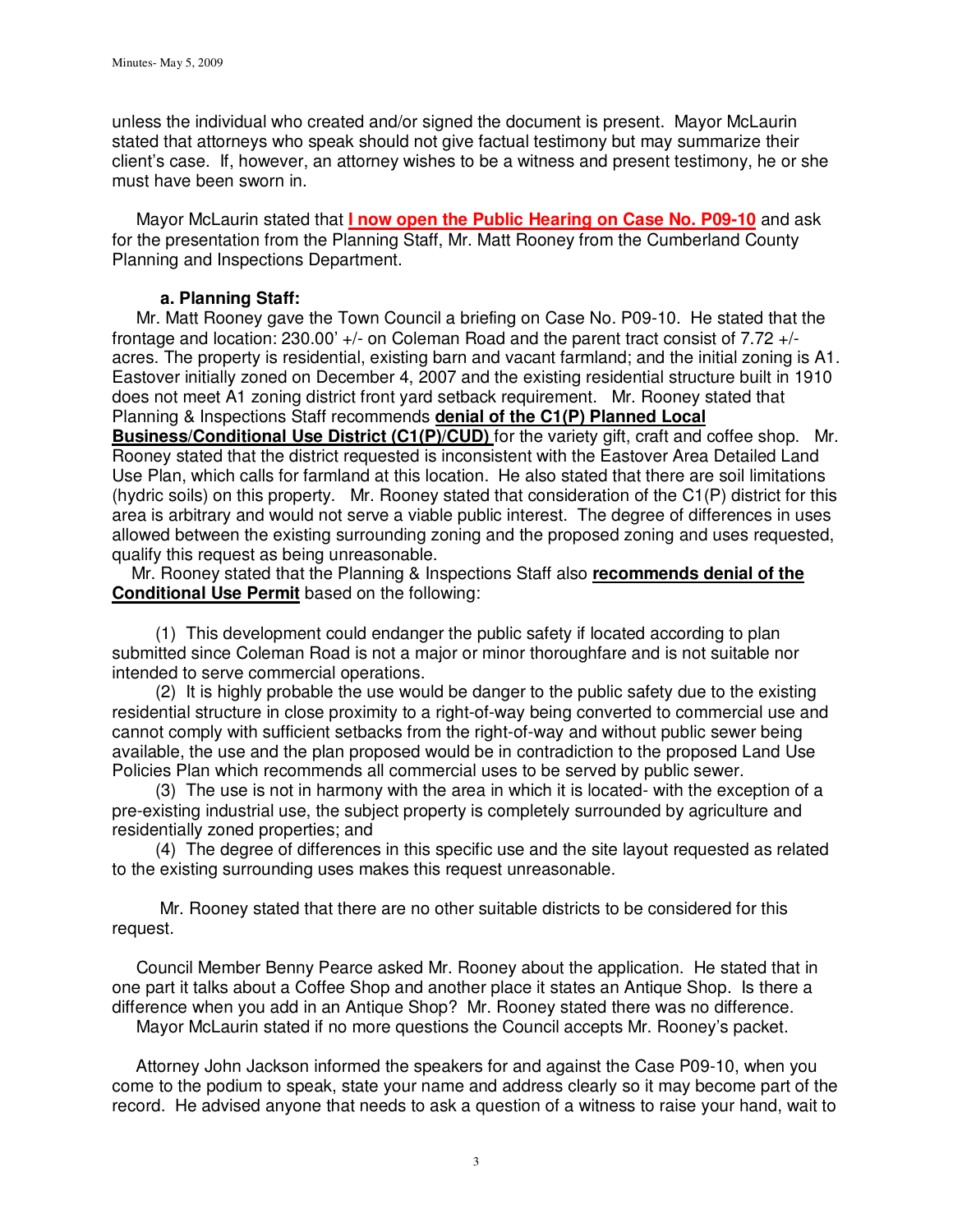be recognized by the Mayor, and then stand and state your name clearly so it may become part of the record. Mr. Jackson stated that he was aware that the applicant was to present a PowerPoint presentation and that he has been informed that he must present a hard copy to the Town Council to be maintained as evidence in this case.

## **b. Applicant and their Witnesses:**

 Mr. Alexander Johns, the applicant spoke in favor of Case No P09-10. He stated that his name was Alex Johns and resided at 1616 Hickory Ridge Court, Fayetteville, NC. He stated that he had lived there for approximately 18 years with his wife and children. Mr. Johns presented a PowerPoint presentation showing pictures of the house and property as it is now, and his vision for the future of this property concerning Case No. P09-10**.** 

Mr. Johns stated that the request is not for the entire lot to be rezoned, just three quarters of an acre where the house currently sits; this portion of the lot had never been farmed and had been used serving a public viable interest. Mr. Johns stated that he felt that serving a viable public interest was public interest, not only gas stations or convenience stores at every corner. He stated that integrating businesses into the landscape is the best way for Eastover to keep its hometown essence, because it shouldn't be expected that all businesses are to exist on Dunn Road.

 Mr. Johns addressed concern of endangerment to public safety. The proposal is for a small Coffee Shop and Craft Store in an existing house, and that the Antique Shop and Variety Gift Shop part was pulled out of this case as it caused a lot of concern. He stated that customer traffic would be modest and should no more endanger public safety than six or seven trains traveling through Eastover every day. Mr. Johns addressed public safety, he gave some estimates on daily water use for an average family, and said that this request would use approximately 145 gallons of water a day going through the septic system, which is less than the average family uses on a daily basis.

 Mr. Johns addressed the issue of this Case being in harmony with the area, the proposed use is in harmony with the surrounding area and will reflect the character of Eastover, that's the charm of a country style store. Mr. Johns talked about the degree of difference and site layout request. He stated that he feels that it is unreasonable for Eastover to use County guidelines that are not tailored to Eastover's unique character. Mr. Johns stated that Eastover should set its own guidelines to be the pearl of the County not just status quo.

 Mr. Johns stated that the Cumberland County Planning & Inspections staff recommendation is that the only area that would be suitable for businesses in Eastover would be along Dunn Road. He stated that the Character of Eastover is not along Dunn Road. Mr. Johns stated that he would like to have a gravel driveway and parking instead of asphalt or concrete. Asphalt or concrete would not blend in to the rural character of the community and will dramatically draw away from the country ambiance that he is trying to create. Mr. Johns stated that he plans to landscape and put a four foot fence along the stretch beside the railroad tracks, and the shrubs would grow into the fence.

 Mr. Johns stated that it was important to know that the house they purchased and would like to turn into a store has been a dream for his family for a long time. He stated they want to preserve this historic house (it is approximately 100 years old), and make it what it could be. He said it is a diamond in the rough and has been vacant for ten years, and a lot has happened to the house in that time. He stated that their shop would be about the Lord, family, and country. It is about sitting on a porch swing looking over at the cow farm and watching the trains go by. Most of you have seen some of the things we make, beautiful bird houses, plaques of country, religion and many more items. He stated that they had a booth at the "Heritage Day" in Eastover on May 2, 2009. Mr. Johns stated they are planning to grow pumpkins and gourds on the farm. We plan to have an annual pumpkin patch so people and come out and pick their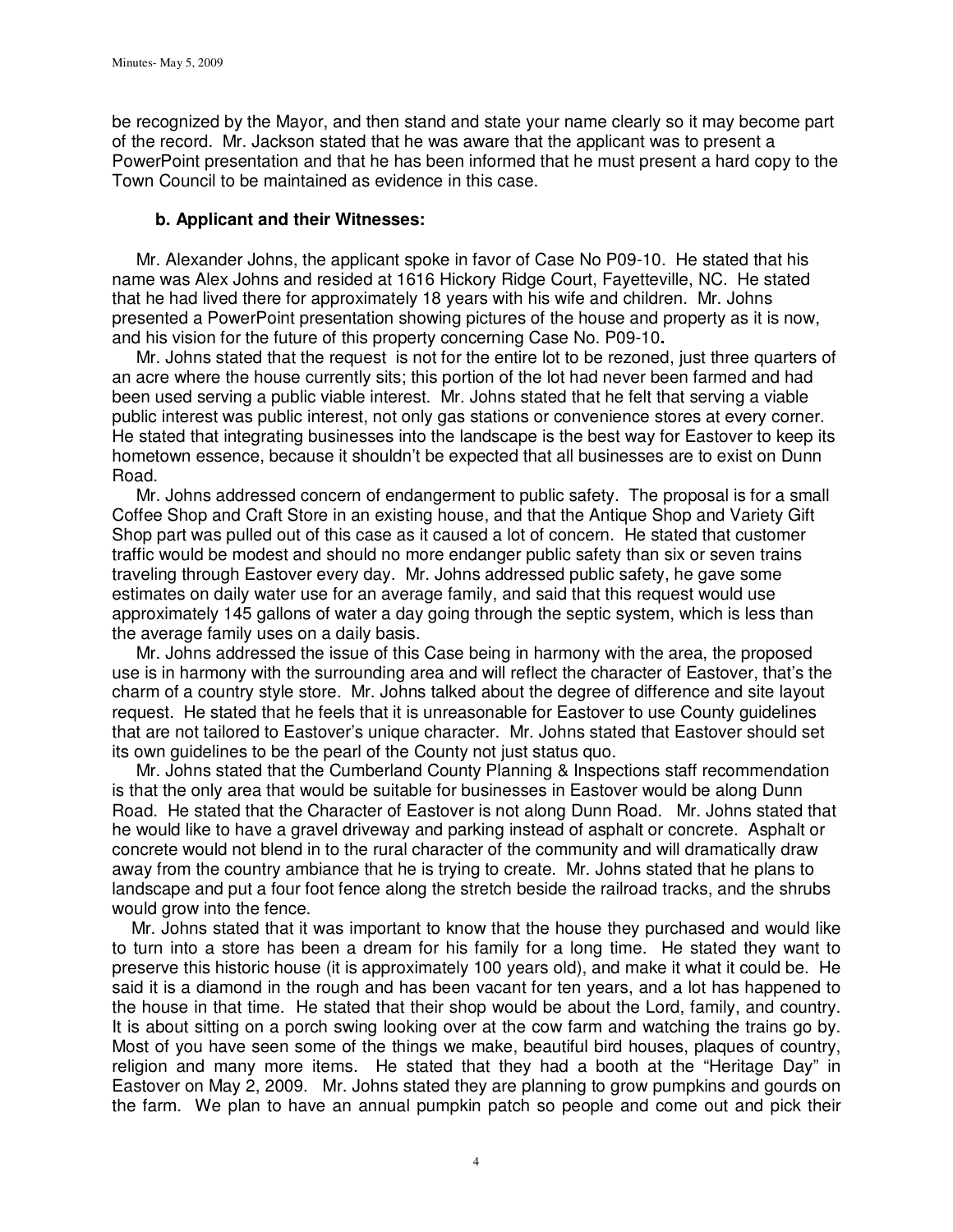pumpkins and gourds. We plan to have horses, chickens and perhaps other farm animals on the farm.

 Mr. Johns stated that he was aware that public sewer would not be extended there for some time, but if it becomes available they would hook-up to public sewer. He said that a septic system has been installed and would hold whatever needs that the customers would have for the farmhouse. Mr. Johns stated that if he should ever decide to sell this property, the Town could change the zoning back to A1 Zoning.

 Mr. Johns stated that what they are offering is something for Eastover and Cumberland County to be proud of.

Mayor McLaurin asked if there were any questions from the Board, Staff or from others.

 Council Member Sara Piland asked Mr. Johns about his statement of selling the property. Mr. Johns responded by saying that if he were to "ever" sell the property. He said he and his family plan to live on this property. Council Member Piland asked Mr. Johns if he was aware that his project was inconsistent with the Eastover Land Use Plan when he started this project. Mr. Johns stated he was not aware until he started reading the Town's Minutes and was reading about the Land Use Plan, and that Eastover had adopted Cumberland County's Land Use Plan.

 Council Member Piland asked if the Cumberland County Planning & Zoning Department discussed with him as to what he could and could not do on this property. Mr. Johns responded by saying that Antique Shop and Variety Shop words caused lots of concern, and that Cumberland County 's A1 is different from Eastover's A1. Mr. Johns acknowledged that he understands that a Coffee Shop, Antique Shop and Variety are different from a Country Store. Council Member Piland asked Mr. Johns do you agree that your proposal is inconsistent with the Eastover Land Use Plan. Mr. Johns stated that he was looking at a different section of the Plan and he thought they were adopting this portion of the Land Use Plan. Mr. Johns stated that he knew that C1(P) is not supposed to be around residential.

 Council Member Benny Pearce asked Mr. Johns about the four employees, and the hours of operation from 6:00 a.m. to 6:00 p.m., he had made reference to in his application. Mr. Johns stated initially his plan will be very minimal employees and would consist of himself, brother, wife and children. The hours of operation 6:00 a.m. to 6:00 p.m. is to sell coffee to people going to work. When I retire from the military in 3  $\frac{1}{2}$  years, we plan to use a web-based operation and may need to have more employees at that time to handle the orders. If this is a concern we will start off with a Coffee Shop and discuss the other items later.

 Council Member Willie Geddie expressed admiration for Mr. John's initiative, and wanted to know what impact would the quality of life be on your neighbors. The traffic would not be that much and the house would be a great improvement from what it was. Instead of looking a high weed's in the fields, they will see pumpkins and gourds growing and the grounds well kept. They will see a restored house instead of a house falling down due to neglect. I think it would increase property values. Mr. Johns stated that they have water from the Eastover Sanitary District and they are hooked-up to the water.

 Council Member Lawrence Buffaloe asked if it was the small corner he was trying to have rezoned and not the whole 7.72 acres tract. Mr. Johns stated that was correct. Mr. Matt Rooney stated it is only .74 +/- acres that Mr. Johns is trying to get rezoned from A1 to C1(P). The remaining property would remain zoned A1.

 Council Member Donald Hudson asked if a Convenience Store could be put on this property. Mr. Hudson asked what the difference is between a Convenience Store and a Country Store. Mr. Rooney stated a Convenient Store is less restrictive and Mr. Johns proposal is more restrictive.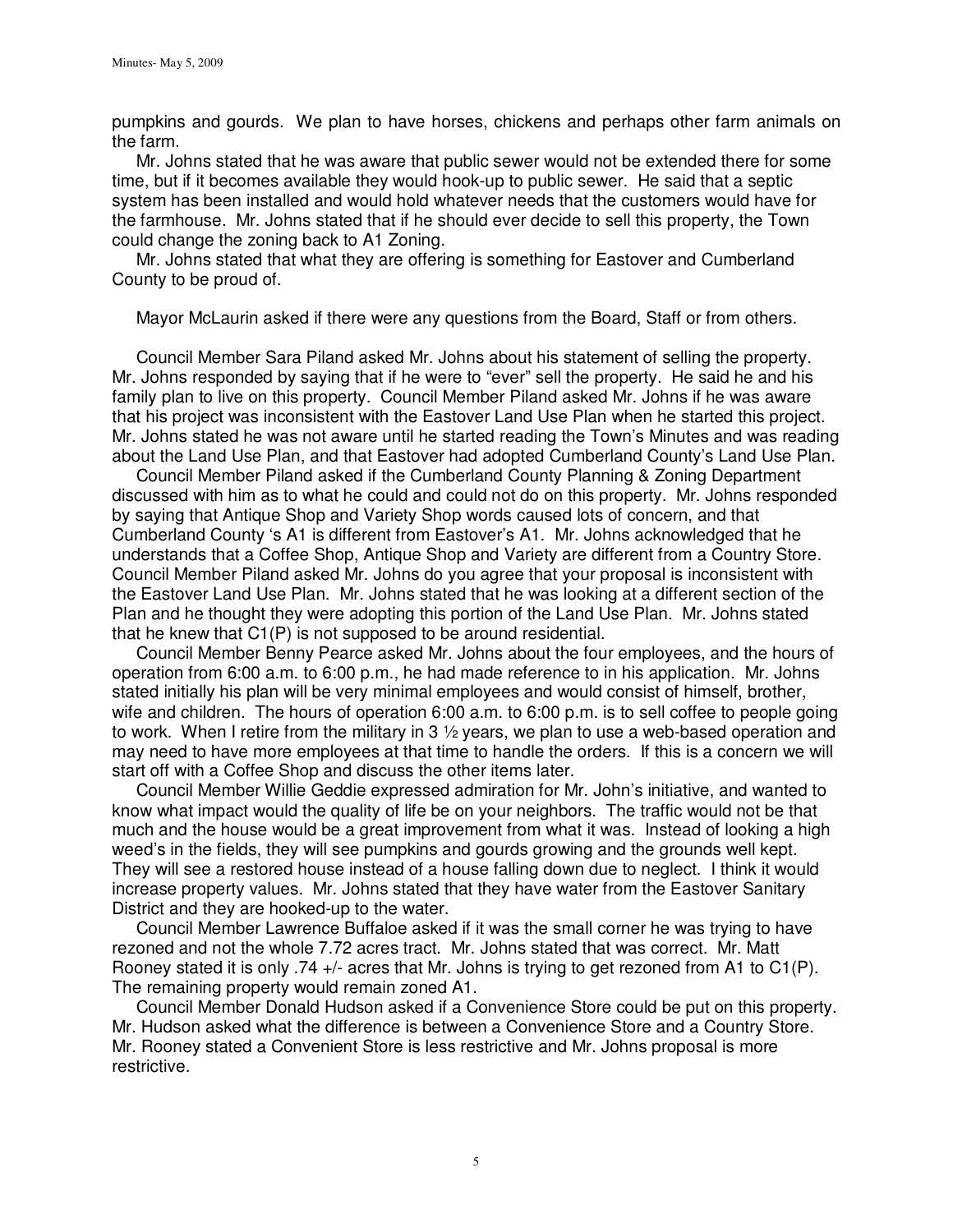Mayor McLaurin asked if there were any further questions. No further questions were asked of Mr. Johns.

 Mrs. Marcia House **spoke in favor**. Mrs. House stated that she knew the Johns family and they are nice people. She said they are the kind of people we would want to live in Eastover. She stated that she had purchased a wreath several years ago from Mrs. Johns at the "Holiday Fair" and it became broken due to time and use. She called Mrs. Johns and asked if she could repair the wreath, Mrs. Johns not only repaired it, but personally delivered it to her home. She said they have some beautiful items they make and sell. Many of you saw some of them at Eastover's Heritage Day. Mrs. House stated that she thinks this would be a good thing for Eastover and she supports the Johns family in this Case.

 Mayor McLaurin asked if there were any questions from the Board, Staff or from others. There were no questions asked of Mrs. House's testimony.

 Mrs. Darlene Hovis **spoke in favor**. Mrs. Hovis stated that she knew the Johns family personally and they are good people. She stated she has seen and bought several of the items the Johns family makes, and they are beautiful as well as well made. She stated they would be an asset to the Eastover community.

 Mayor McLaurin asked if there were any questions from the Board, Staff or from others. There were no questions asked of Mrs. Hovis testimony.

## **c. Opponents to the request:**

 Mr. Morgan Johnson **spoke in opposition**. Mr. Johnson stated he was speaking on behalf of Ms. Liz Reeser who was unable to be here tonight. Mr. Johnson stated that the request sounds like a lovely idea and appreciates the thought that went into it. Mr. Johnson stated that Ms. Reeser is serving in the capacity of a citizen representative for the Eastover Detailed Land Use Plan and that area was not an area that was planned for any businesses, the business corridor is Dunn Road with the nodes around Murphy and Baywood Roads to keep it consolidated to preserve the rural character of Eastover. Mr. Johnson stated that it would be approximately eight to ten years before the Eastover Sanitary District can provide sewer service to the property in this Case No. P09-10. Mr. Morgan Johnson, Chairman of the Eastover Sanitary District (ESD) stated that he, Ms. Reeser, Representative of the ESD Board and the Secretary of the ESD, are voting against this application.

 Mayor McLaurin asked if there were any questions from the Board, Staff or from others. There were no questions asked of Mr. Johnson's testimony.

# Mayor McLaurin **asked if there were any rebuttals to the testimony given in favor, or opposition to this application on Case No. P09-10**.

 Mr. Morgan Johnson **spoke in rebuttal.** Mr. Johnson stated that the property should remain zoned A1 as intended.

 Mr. Alex Johns **spoke in rebuttal**. Mr. Johns restated his position and stated that he truly believes in this project, and felt it would be in the best interest of Eastover.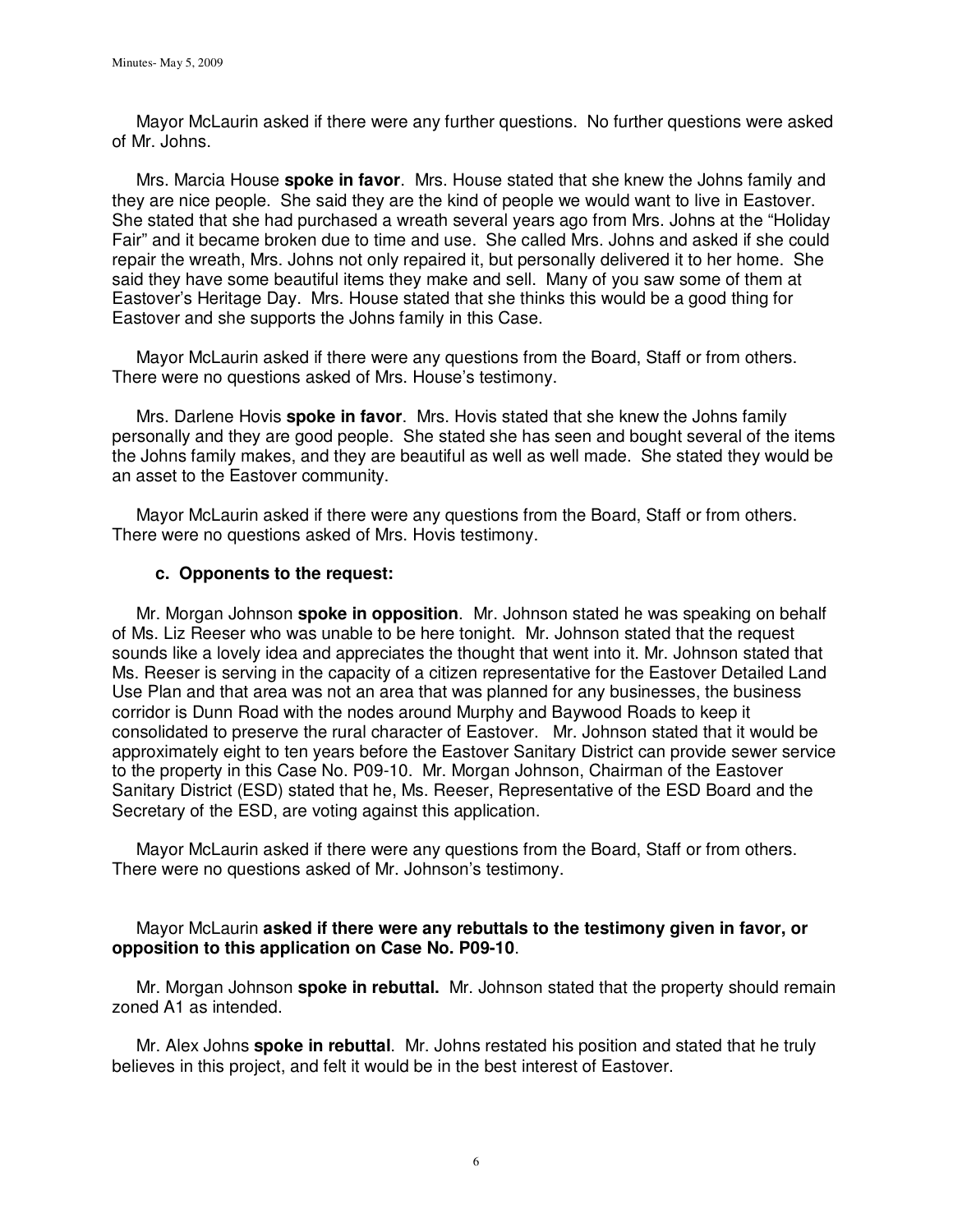Mayor McLaurin stated that **I now close the Public Hearing on Case No. P09-10.**

Mayor McLaurin asked for discussion from the Board.

 Council Member Sara Piland stated that this has been a dilemma for her. She stated that she appreciates the staff's concerns because what they are recommending is consistent with what has been done in Eastover the last few years. The Staff has identified sufficient reason to deny the request. She stated that this application is inconsistent with the Eastover Land Use Plan, which is a plan that has been adopted by the Town of Eastover since its incorporation. She said the area around the subject property is an agricultural area and there are cows in the pasture nearby. It's a very beautiful place, and injecting any type of commercial into that area could be detrimental to the agricultural and rural character of the area.

 Council Member Benny Pearce stated that the Eastover Council had discussed the fact that Dunn Road is the place for something like this. The Council on a number of occasions has tried to talk about the vision for a commercial strip along Dunn Road. Council Member Pearce stated that he feels the applicant's idea is commendable, but not sure that a church in the area might not be able to meet some of the requirements and do what Mr. Johns is trying to accomplish. He stated for these reasons it does not meet the Land Use Plan as already specified, and for the reason it is not where the commercial district should be located.

 **Council Member Sara Piland stated I move that the Eastover Town Council fails to find that this Conditional Use District application is reasonable, neither arbitrary nor unduly discriminatory, and in the public interest, and that it therefore be denied. Council Member Willie Geddie 2nd the motion. The motion was carried unanimously.** 

## **VII. DISCUSSION AGENDA:**

#### **Agenda Item #1:**

## **Case No. P09-44 Perdue Investments, LLC, Property C(P) Site Plan Review; Property Location: Northwest side of NC HWY 301 (Dunn Road), and Northeast of SR 1734 (Aglow Drive).**

 Mr. Matt Rooney from the Cumberland County Planning & Inspections Department gave the Town council a briefing on Case No. 09-44. Mr. Rooney stated that the developer is proposing to construct a medical office on an existing 3.37 acre tract. The proposed development has 313.01 feet of road frontage along US HWY 301 (Dunn Road) and 467.93 feet of road frontage along an unnamed public right-of-way. He stated that this site has public water and sewer provided by the Eastover Sanitary District. Mr. Rooney informed the Town Council that in their packet is the recommended conditions of approval, C(P) site plan sketch, aerial photo and vicinity map.

 Council Member Sara Piland asked Mr. Rooney if this was a modular building. Mr. Rooney stated that he thought it was. Council Member Piland stated if Eastover had any control over modular building in this area and how long they could be there. Mr. Rooney stated that we could have this added as a required condition on the condition sheet.

Council Member Sara Piland made a motion to approve Case No. 09-44 as presented with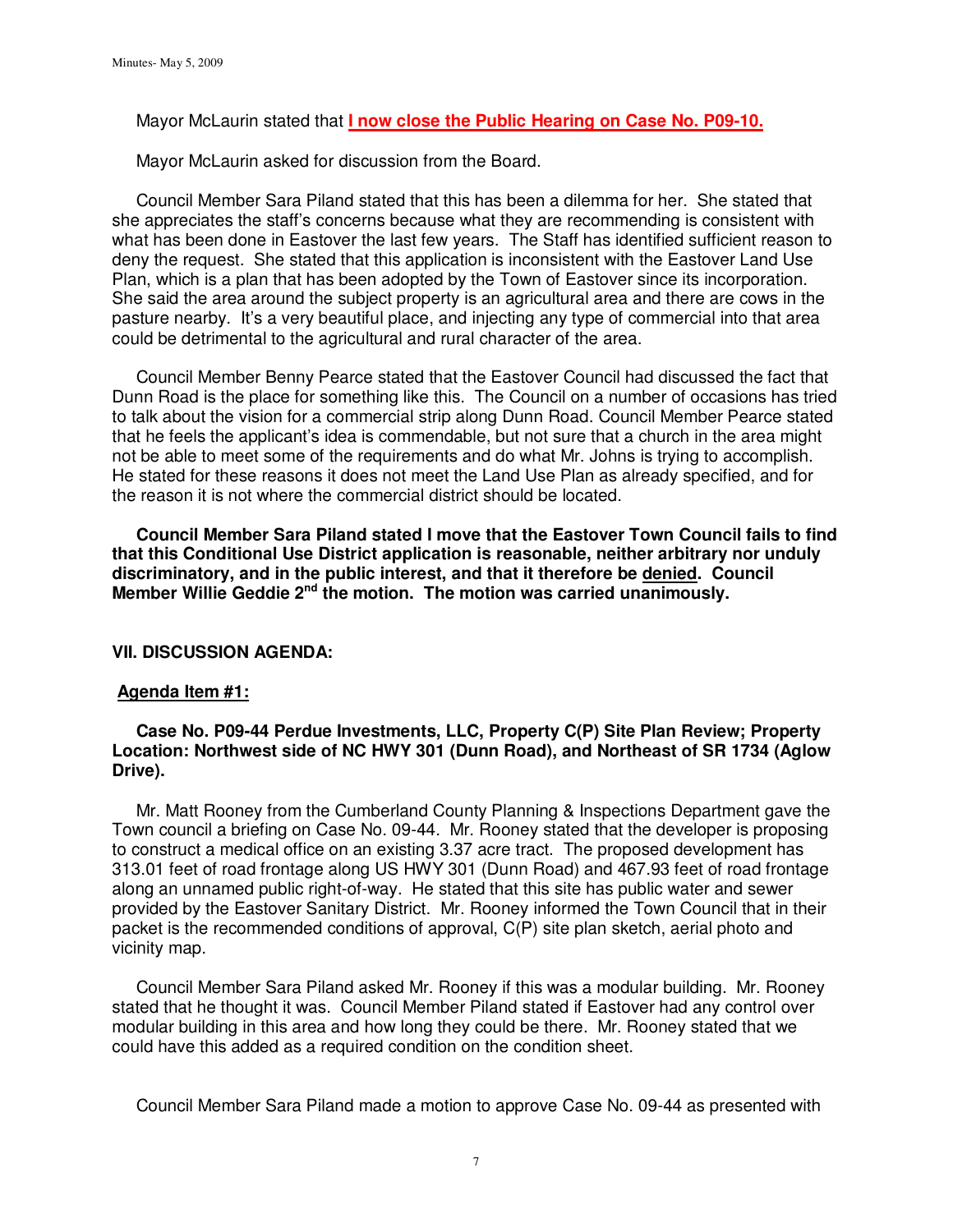the conditions attached. The motion was  $2^{nd}$  by Council Member Donald Hudson. The motion was carried unanimously.

## **Agenda Item #2:**

# **Presentation of the March 31, 2009 Financial Report.**

Council Member Cheryl Hudson briefed the Town Council on the Financial Report as of March 31, 2009. She stated the beginning bank balance as of July1, 2008 is \$133,285.29; add deposits of \$980,132.81; and less disbursements of \$585,416.86; leaving a balance of \$528,001.24; less accounts payable (Sales Tax Collected) in the amount of \$78,392.01, and Special Fire Tax Fund in the amount of \$12,005.62.

 The two Accounts Payable accounts are as follows: The Special Fire Tax Fund which is the ½ cent per \$100.00 valuation we pay once a year. This Special Tax has accumulated to  $$12,005.62$ . The Sales Tax collected for the  $2^{nd}$  quarter 2009 on a fiscal year basis is \$78,392.01. Funds available for the Town as of March 31, 2009 are \$437,603.61.

 Council Member Benny Pearce asked if we had gotten the State paid back in Sales Tax. Council Member Cheryl Hudson stated that it will start the next coming month as I am told through emails from the State Department. The State is just going to short the money over an eight month period. Mr. Howard Abner helps us with our calculations (50%), as to what we pay back to the other municipalities and that will be accounted for in those computations.

# **Agenda Item # 3:**

# **Presentation of the Fiscal Year 2009-2010 Budget for the Town of Eastover, and schedule a public hearing.**

 Mr. Tom Taylor, Interim Town Manager presented the 2009-2010 Budget to the Town Council. Mr. Taylor requested a date be set for a "Budget Working Session", preferably the 3rd Tuesday of the month, which is May19, 2009 at 3:30 p.m. at the Eastover Town Hall. Mr. Taylor also requested a date for the public hearing at the Town Council Meeting in June 2009.

Mr. Taylor said our Town is basically run from three primary sources; they are the Property Taxes, NC Franchise Taxes and the Local Option Sales Tax. He stated that this particular budget that Council Member Cheryl Hudson had put together is 1.2 Million; it is approximately 1% less than our current budget. Mr. Taylor stated that our budget is as conservative as it can be. He said the proposed budget has no new services but it does have an expansion for one new part-time employee and increase the salary of the Town Clerk/Finance Officer on July 1, 2009. Mr. Taylor stated that on July 1, 2009 all financial items will be moved into the Town Hall. He stated that the Town in its inception has agreed to hold harmless the Fire Departments and Recreation; therefore we are going to continue to honor those 10 1/2 cents per \$100.00 evaluation for the two Fire Departments, and the 5 cents for Recreation. He stated that leaves 5 cents of our proposed 20 ½ cents tax rate, for the operation of the Town. He said this does not leave any room for a tax decrease in face of the tax valuations that the County has placed upon us. He stated that our budget is based on a total evaluation of 241.7 Million, the tax rate will continue at 20 ½ cents per \$100 evaluation. He stated that he is projecting a collection of Property Taxes at 93%, as the Town has collected 98% in the past.

Council Member Benny Pearce asked about the 241.7 Million evaluations. Council Member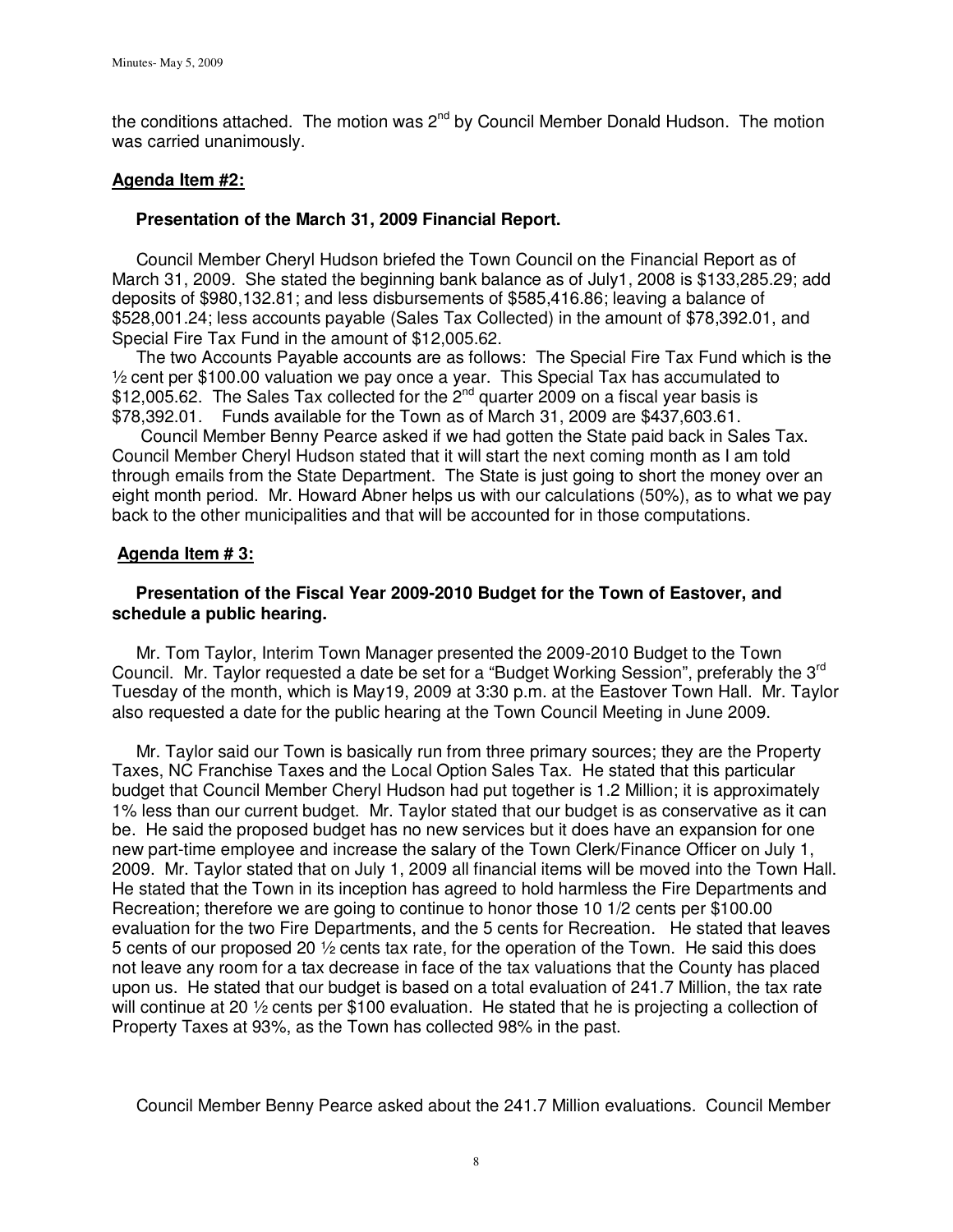Pearce stated that is a 34 cents increase over what it was. Mr. Taylor stated he did not have that information with him but thought it was more like 29 cents increase. Council Member Pearce stated that it was stated in the newspaper that it was a 34 cent increase.

 Council Member Benny Pearce asked about the 10 ½ cents for the Fire Departments and the 5 cents for Recreation. He stated that if in fact the County reduces those rates as he has heard, will this budget reflect those changes. Mr. Taylor stated that it would reflect the changes. He said the next part of his presentation is to ask for a "Budget Work Session and Review" and revise based on additional information that we will get this Friday, May 8, 2009.

 Council Member Donald Hudson stated it is his understanding that you (Mr. Taylor) are recommending that we keep our Town Taxes exclusive of the Fire Department and Recreation Taxes at 5 cents per \$100 evaluation. Council Member Hudson asked if we are required to keep it at 5 cents per \$100 evaluation. Mr. Taylor stated that the Town is required to have a minimum tax rate of 5 cents. The Town's tax rate is 20 ½ cents. If you could operate the Town on less than 5 cents you would need to reduce the Fire Department and Recreation tax. Council Member Donald Hudson stated if he is hearing this correctly we need to increase our part of the taxes this year. Mr. Taylor stated that was correct.

 Council Member Lawrence Buffaloe stated that we would have to reduce the Fire Departments and Recreation tax if we were to increase the Town's portion. Mr. Taylor stated that was correct. Council Member Buffaloe stated we will have to wait to see what Cumberland County does before we do change anything at this point.

Mr. Taylor stated he is asking the Town to set a Budget Work Session on the  $3<sup>rd</sup>$  Tuesday, May 19, 2009 at 3:30 p. m. at the Eastover Town Hall, and to schedule a Public Hearing on the Budget for the June Town Council Meeting. The Town Council Members agreed with this date.

 Council Member Cheryl Hudson made a motion that we schedule the **Public Hearing for adopting the Budget for Fiscal Year 2009-2010 for June 2, 2009** at the Eastover Town Council Meeting. The motion was 2<sup>nd</sup> by Council Member Lawrence Buffaloe. The motion was carried unanimously.

#### **Agenda Item #4:**

#### **Proclamation – "Food Allergy Awareness Week", May 10-16, 2009.**

 Mayor McLaurin proclaimed May 10-16, 2009 as "Food Allergy Awareness Week". Council Member Sara Piland read the "Proclamation" for "Food Allergy Awareness Week" to the attendees.

## **VIII. Mayor's Comments:**

a. Mayor McLaurin stated the Town had purchased a  $\frac{1}{2}$  page advertisement in the Town of Wade's "Founders Day Souvenir Book" at a cost of \$100.

b. Mayor McLaurin stated there would be a Mayor's Coalition Meeting held at 7:30 a.m., on May 8, 2009 in Linden, NC. He stated that Mayor ProTem Sara Piland and Mr. Taylor would attend.

c. Mayor McLaurin stated that Mr. Don Price is the recipient of "The Rick Glazier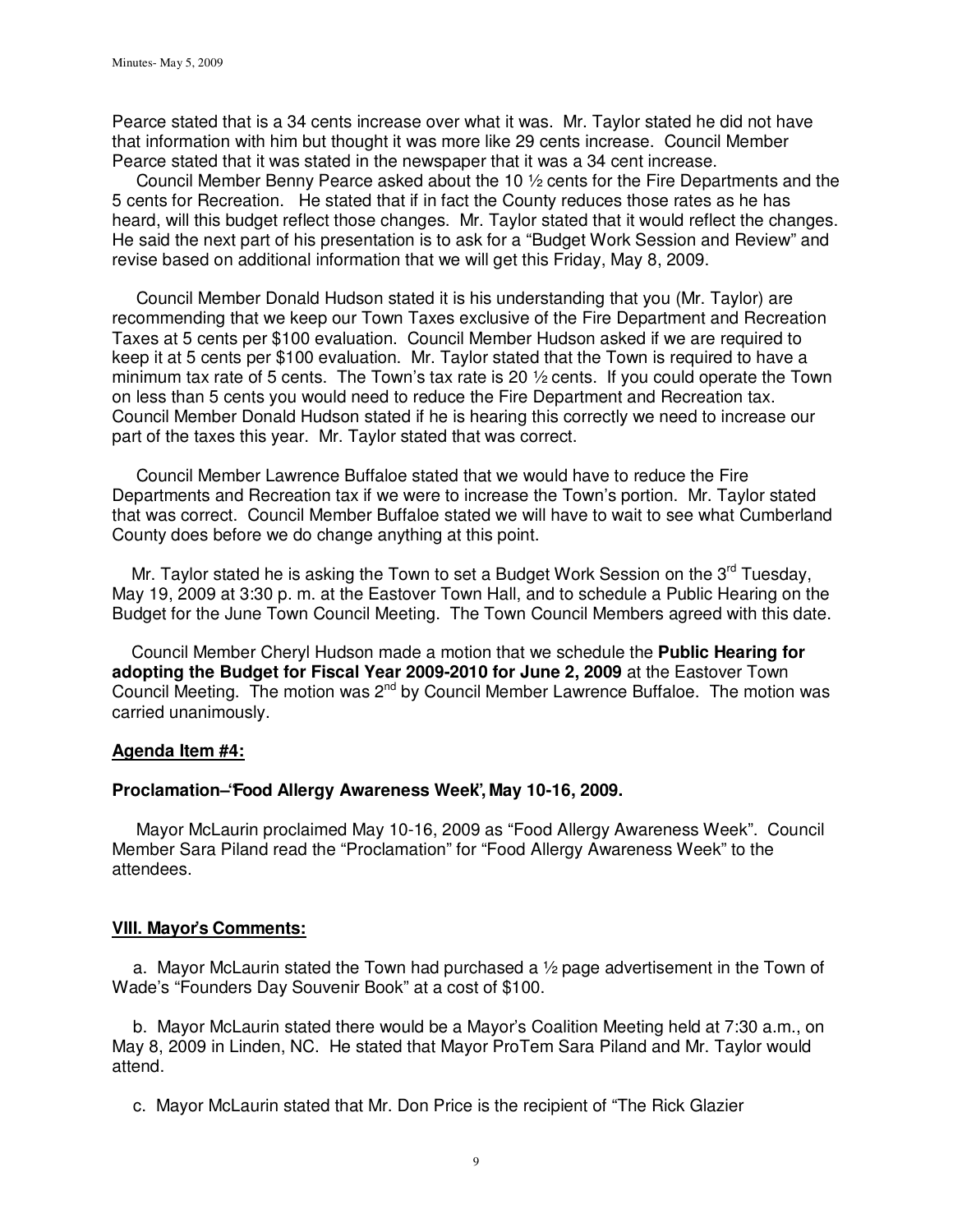Living Legacy of Leadership Award" for 2009. He stated that this award was presented to Mr. Price at the Heritage Day Celebration on May 2, 2009.

 d. Mayor McLaurin stated that May 7, 2009 is "The National Day of Prayer". He stated that area churches have organized a program at the Eastover Fire Department at 9:00 a.m. to gather around the flag pole to pray.

 e. Mayor McLaurin stated that Rhodes Pond is a jewel in Cumberland County and is like Lake Rim. He stated that he thinks the "Nature Conservatives" owns Rhodes Pond. Council Members Benny Pearce and Sara Piland stated that "Sandhills Trust" is the owner of Rhodes Pond. Mayor McLaurin stated that there should be some kind of coordination from this side of the river with the State about Rhodes Pond. He stated that it needs to be upgraded to include boat ramps, have canoeing, fishing, and picnic areas. Mayor McLaurin feels some of the other Towns would be interested in this project also and all Town's could use and enjoy Rhodes Pond. Mayor McLaurin stated that the building sitting on that property is for sale now. He stated that he would like to see the Towns this side of the river get together and see what we can do up there in the way of a nature trail. Council Member Benny Pearce stated that there are plans to do something at Rhodes Pond and we need to find out exactly what they are going to do, and see if we can help.

# **IX. Council Members Update:**

 a. Council Member Cheryl Hudson stated that additional stop signs or ramps, flashing lights are needed at the Eastover Central School intersection. She stated that she had been approached by several people concerning this issue. She stated that vehicles and tractor trailers are running the stop signs and crossing Highway 301 and running into a field. She said numerous vehicles have had to be towed out of the field across from Highway 301. The residents are concerned these vehicles are going to hit someone traveling on Highway 301 causing a serious accident. Council Member Hudson stated that the Department of Transportation (DOT) needs to be contacted about this situation.

 Council Member Cheryl Hudson stated that School Street and Church Street need speed limit signs. Council Member Sara Piland asked Attorney Jackson if they could get speed limit signs posted on these streets that says "35 miles per hour unless otherwise posted". She stated that the deputy cannot enforce speed when there are no signs. She stated the Deputy cannot get anyone for failure to reduce speed, as there is no speed limit sign there.

 Attorney Jackson stated he would check into the technical definition of a public vehicular road and report back to the Town Council.

 Council Member Cheryl Hudson stated that she had been contacted by the Deputy and he had stated there is no speed limit signs coming North at the Rock Hill Road and Dunn Road intersection as you cross the bridge. She stated it must have been removed when the Eastover Sanitary District was installing sewer lines in that area. The DOT needs to be informed of this also.

 Town Manager Mr. Tom Taylor stated that he would contact the DOT as to what Regulations they have and what they want to do. My concern is that Church & School Streets are not under DOT. Council Members Sara Piland and Cheryl Hudson stated that Church Street is under DOT, but not School Street. Council Member Benny Pearce stated that Mr. Morgan Johnson from the Eastover Sanitary District had negotiated with DOT to pick-up School Street for maintenance. He also stated that the State has agreed to pick it up as is, and not expand the road. Attorney Jackson stated that the State is moving along with this, he would think.